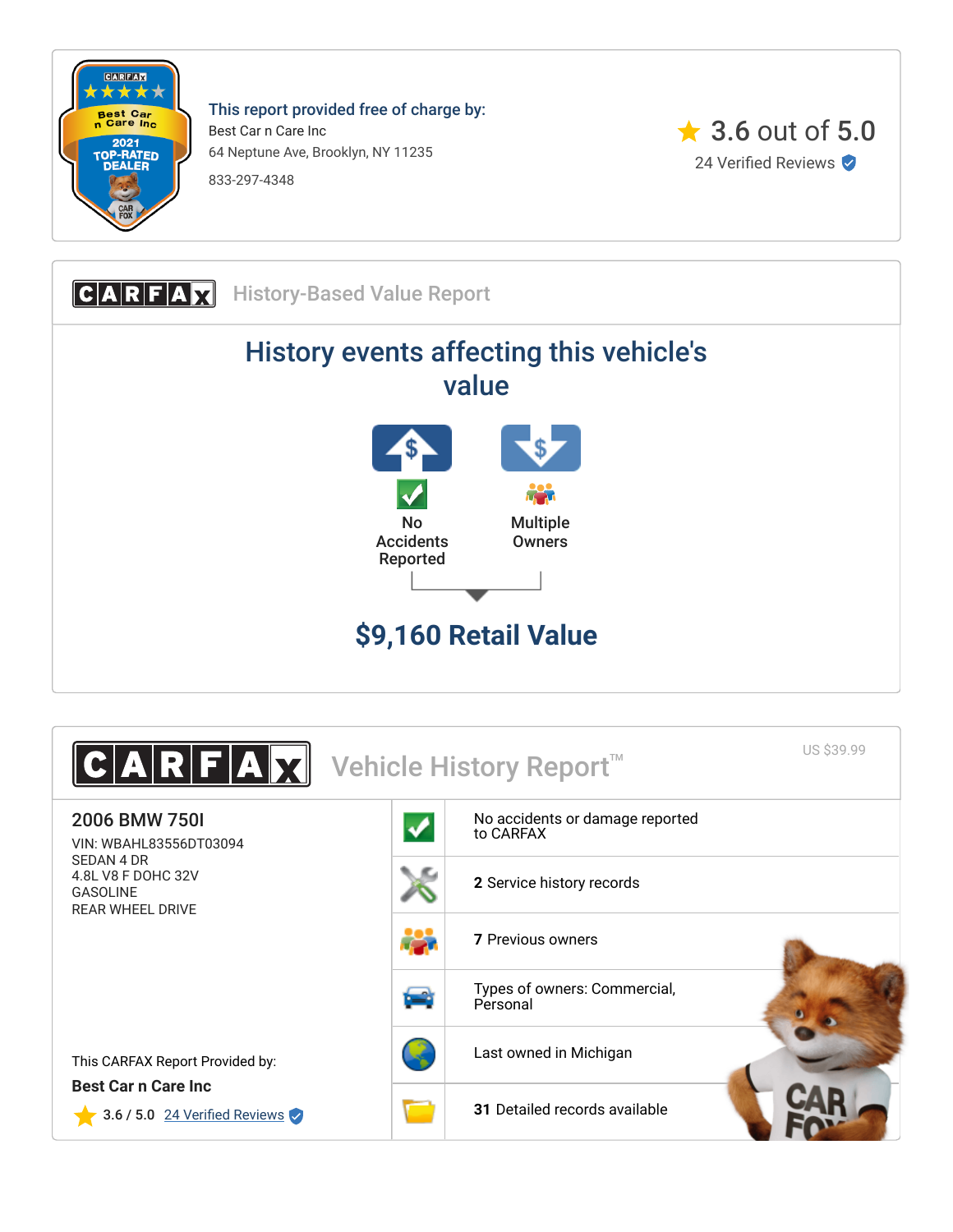This CARFAX Vehicle History Report is based only on [information](http://www.carfax.com/company/vhr-data-sources) supplied to CARFAX and available as of 5/11/22 at 12:41:53 PM (CDT). Other information about this vehicle, including problems, may not have been reported to CARFAX. Use this report as one important tool, along with a vehicle inspection and test drive, to make a better decision about your next used car.

<span id="page-1-2"></span>

| $ C A R F A \chi $<br><b>Ownership History</b><br>The number of owners is estimated | Owners 1-5    | $\triangle$ Owner 6 | Owner 7      |
|-------------------------------------------------------------------------------------|---------------|---------------------|--------------|
| Year purchased                                                                      | 2005          | 2017                | 2020         |
| Type of owner                                                                       | See Details   | Commercial          | Personal     |
| Estimated length of ownership                                                       | 10 yrs. 2 mo. | 2 yrs. 6 mo.        | 1 yr. 10 mo. |
| Owned in the following states/provinces                                             | See Details   | Ontario             | Michigan     |
| Estimated miles driven per year                                                     | See Details   |                     |              |
| Last reported odometer reading                                                      |               | 111,846             | 114,149      |

| <b>CARFAX</b> Title History<br>CARFAX quarantees the information in this section | Owners 1-5                      | Owner 6                         | Owner 7                         |
|----------------------------------------------------------------------------------|---------------------------------|---------------------------------|---------------------------------|
| Salvage   Junk   Rebuilt   Fire   Flood   Hail   Lemon                           | <b>Guaranteed</b><br>No Problem | <b>Guaranteed</b><br>No Problem | <b>Guaranteed</b><br>No Problem |
| Not Actual Mileage   Exceeds Mechanical Limits                                   | <b>Guaranteed</b><br>No Problem | <b>Guaranteed</b><br>No Problem | <b>Guaranteed</b><br>No Problem |



**GUARANTEED** - None of these major title problems were reported by a state Department of Motor Vehicles (DMV). If you find that any of these title problems were reported by a DMV and not included in this report, CARFAX will buy this vehicle back. [Register](https://www.carfax.com/Service/bbg) | [View Terms](http://www.carfaxonline.com/legal/bbgTerms) | [View Certificate](https://www.carfaxonline.com/vhrs/WBAHL83556DT03094)

<span id="page-1-0"></span>

| <b>Additional History</b><br>CARFA<br>Not all accidents / issues are reported to CARFAX                                 | Owners 1-5                                       | $\blacksquare$ Owner 6                        | $\blacktriangle$ Owner 7                        |
|-------------------------------------------------------------------------------------------------------------------------|--------------------------------------------------|-----------------------------------------------|-------------------------------------------------|
| <b>Total Loss</b><br>No total loss reported to CARFAX.                                                                  | No Issues<br>Reported                            | No Issues<br>Reported                         | No Issues<br>Reported                           |
| <b>Structural Damage</b><br>No structural damage reported to CARFAX.                                                    | No Issues<br>$\blacktriangledown$<br>Reported    | No Issues<br>$\blacktriangledown$<br>Reported | No Issues<br>$\blacktriangledown$<br>Reported   |
| Airbag Deployment<br>No airbag deployment reported to CARFAX.                                                           | No Issues<br>$\overline{\mathbf{v}}$<br>Reported | No Issues<br>Reported                         | No Issues<br>$\blacktriangledown$<br>Reported   |
| <b>Odometer Check</b><br>Inconsistent mileage indicated.                                                                | <b>Mileage Inconsistency</b>                     |                                               | No New Issues Indicated No New Issues Indicated |
| Accident / Damage<br>No accidents or damage reported to CARFAX.                                                         | No Issues<br>Reported                            | No Issues<br>Reported                         | No Issues<br>$\blacktriangledown$<br>Reported   |
| Manufacturer Recall<br>No open recalls reported to CARFAX. Check with an<br>authorized BMW dealer for any open recalls. | No Recalls<br>✓<br>Reported                      | No Recalls<br>Reported                        | No Recalls<br>$\blacktriangledown$<br>Reported  |
| <b>Basic Warranty</b><br>Original warranty estimated to have expired.                                                   | <b>Warranty Expired</b>                          | <b>Warranty Expired</b>                       | <b>Warranty Expired</b>                         |

<span id="page-1-3"></span><span id="page-1-1"></span>CARFAX Detailed History Owner 1 Commercial Vehicle 16,071 mi/yr Purchased: 2005 Date Mileage Source **Comments** 11/10/2005 Ontario Registration issued or renewed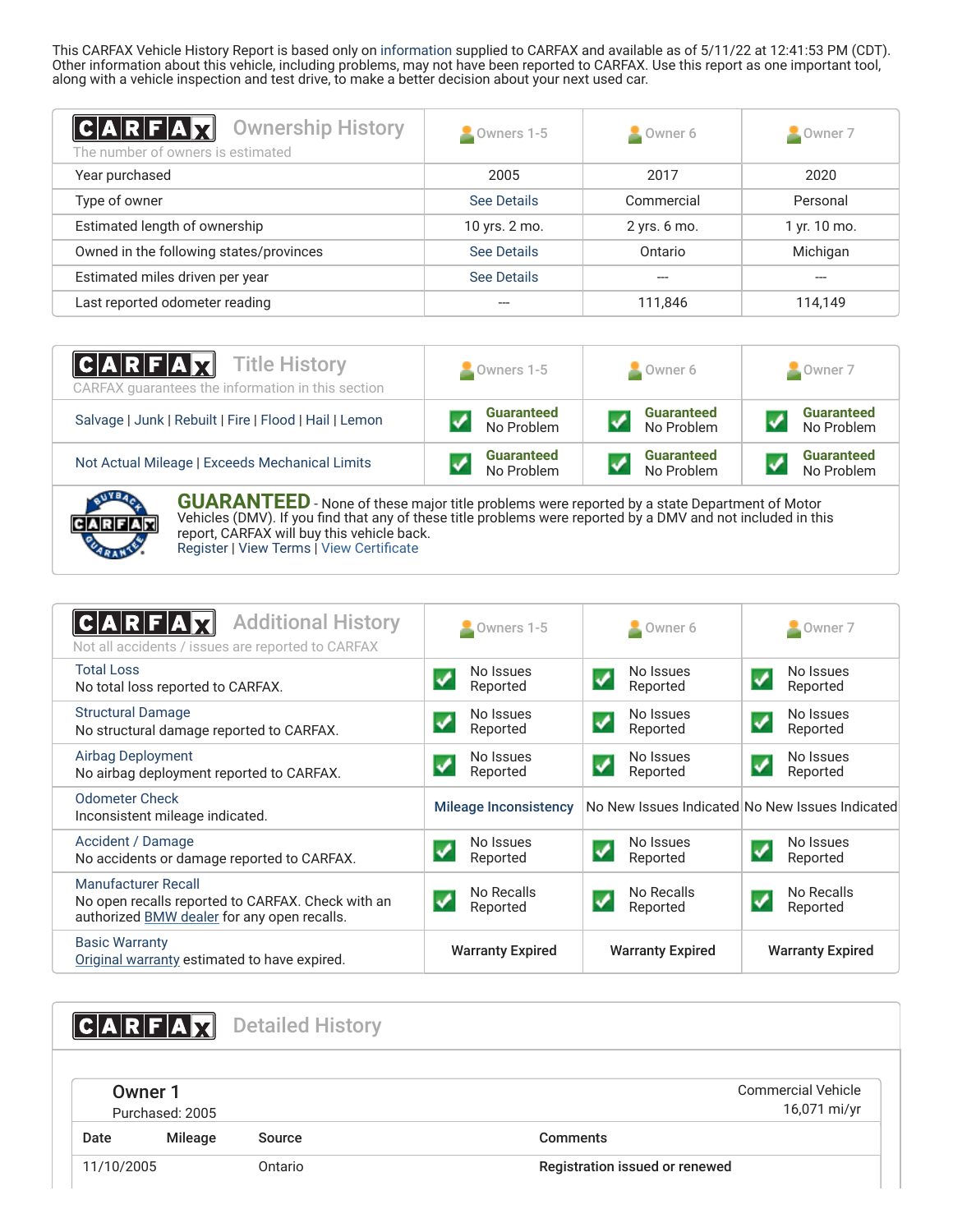|            |        | Ministry of Transportation                                           | - First owner reported<br>- Passed safety inspection<br>- Vehicle color noted as Blue |  |
|------------|--------|----------------------------------------------------------------------|---------------------------------------------------------------------------------------|--|
| 01/01/2007 |        | Ontario<br>Ministry of Transportation<br><b>Greater Toronto Area</b> | Registration issued or renewed<br>- Registered as commercial vehicle                  |  |
| 12/07/2007 | 37,282 | Ontario<br>Ministry of Transportation<br><b>Greater Toronto Area</b> | Odometer reading reported<br>- Odometer reported as 60,000 kilometers                 |  |
| 01/01/2008 |        | Ontario<br>Ministry of Transportation<br>Greater Toronto Area        | Registration issued or renewed<br>- Registered as commercial vehicle                  |  |
| 12/12/2008 | 47,224 | Ontario<br>Ministry of Transportation                                | Odometer reading reported<br>- Odometer reported as 76,000 kilometers                 |  |
| 01/01/2009 |        | Ontario<br>Ministry of Transportation                                | Registration issued or renewed<br>- Registered as commercial vehicle                  |  |
| 05/26/2009 |        | Ontario<br>Ministry of Transportation                                | Registration issued or renewed                                                        |  |
| 07/27/2009 |        | Ontario<br><b>Inspection Station</b><br>North York, ON               | Passed emissions inspection                                                           |  |
| 07/30/2009 |        | Dealer Inventory                                                     | Vehicle offered for sale                                                              |  |
| 08/13/2009 | 60,410 | Ontario<br>Ministry of Transportation                                | Odometer reading reported<br>- Odometer reported as 97,220 kilometers                 |  |
| 03/02/2010 |        | Dealer Inventory                                                     | Vehicle offered for sale                                                              |  |

|            | Personal Vehicle<br><b>Owner 2</b><br>11,408 mi/yr<br>Purchased: 2010 |                                                           |                                                                                            |
|------------|-----------------------------------------------------------------------|-----------------------------------------------------------|--------------------------------------------------------------------------------------------|
| Date       | <b>Mileage</b>                                                        | Source                                                    | <b>Comments</b>                                                                            |
| 04/08/2010 | 67,791                                                                | Ontario<br>Ministry of Transportation                     | Odometer reading reported<br>- Odometer reported as 109,099 kilometers                     |
| 05/26/2010 |                                                                       | Ontario<br>Ministry of Transportation                     | Registration issued or renewed<br>- New owner reported<br>- Registered as personal vehicle |
| 05/09/2011 | 79.656                                                                | Ontario<br><b>Inspection Station</b><br>Richmond Hill, ON | Passed emissions inspection<br>- Odometer reported as 128,194 kilometers                   |
| 05/26/2011 |                                                                       | Ontario<br>Ministry of Transportation                     | Registration issued or renewed<br>- Registered as personal vehicle                         |
| 05/09/2012 | 91,608                                                                | Ontario<br>Ministry of Transportation                     | Odometer reading reported<br>- Odometer reported as 147,429 kilometers                     |
| 05/26/2012 |                                                                       | Ontario<br>Ministry of Transportation                     | Registration issued or renewed<br>- Registered as personal vehicle                         |

| Owner <sub>3</sub> | Purchased: 2012 |                                                      | <b>Commercial Vehicle</b>                                                                                                                 |
|--------------------|-----------------|------------------------------------------------------|-------------------------------------------------------------------------------------------------------------------------------------------|
| Date               | Mileage         | Source                                               | <b>Comments</b>                                                                                                                           |
| 10/19/2012         | 95.504          | Ontario<br>Ministry of Transportation                | Registration issued or renewed<br>- New owner reported<br>- Registered as commercial vehicle<br>- Odometer reported as 153,699 kilometers |
| 11/01/2012         | 95.521          | Ontario<br><b>Inspection Station</b><br>Hamilton, ON | Passed emissions inspection<br>- Odometer reported as 153,726 kilometers                                                                  |
| 06/04/2013         | 103.415         | <b>Service Facility</b><br>Mississauga, ON           | Vehicle serviced<br>- Odometer reported as 166,430 kilometers                                                                             |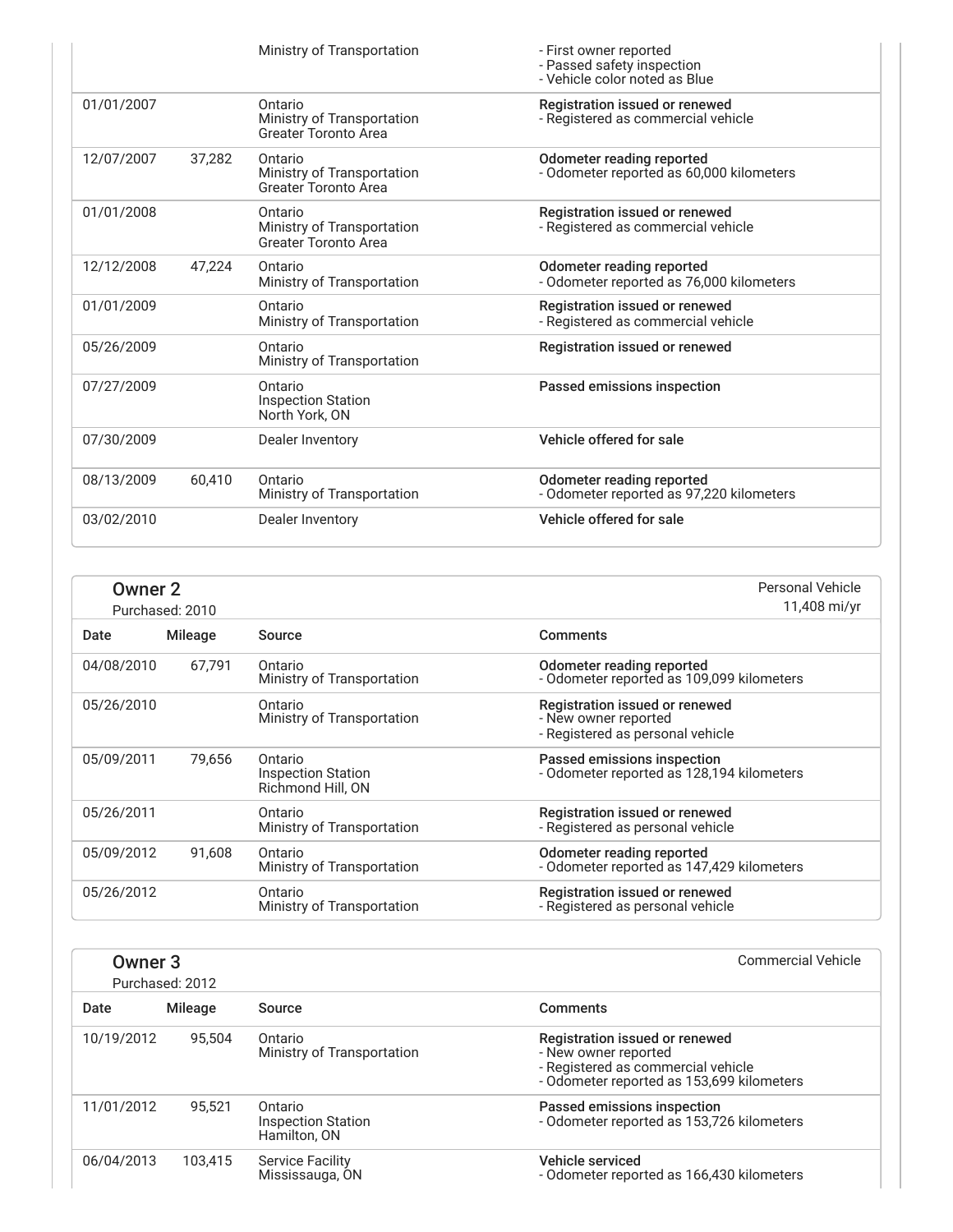| 09/15/2014                            | 105,888 |                                                                                                        |                                                                                                                                                                                             |
|---------------------------------------|---------|--------------------------------------------------------------------------------------------------------|---------------------------------------------------------------------------------------------------------------------------------------------------------------------------------------------|
|                                       |         | <b>Auto Auction</b><br>Canada                                                                          | Listed as a dealer vehicle<br>- Sold at auction<br>- Odometer reported as 170,410 kilometers                                                                                                |
| Owner <sub>4</sub><br>Purchased: 2014 |         |                                                                                                        | <b>Personal Vehicle</b>                                                                                                                                                                     |
| Date                                  | Mileage | Source                                                                                                 | <b>Comments</b>                                                                                                                                                                             |
| 09/19/2014                            | 106,661 | Ontario<br>Ministry of Transportation                                                                  | Registration issued or renewed<br>- New owner reported<br>- Registered as personal vehicle<br>- Odometer reported as 171,654 kilometers                                                     |
| Owner <sub>5</sub><br>Purchased: 2015 |         |                                                                                                        | <b>Commercial Vehicle</b>                                                                                                                                                                   |
| Date                                  | Mileage | Source                                                                                                 | <b>Comments</b>                                                                                                                                                                             |
| 06/29/2015                            | 105,631 | Ontario<br>Ministry of Transportation                                                                  | Registration issued or renewed<br>- New owner reported<br>- Registered as commercial vehicle<br>- Odometer reported as 169,997 kilometers                                                   |
|                                       |         |                                                                                                        | MILEAGE INCONSISTENCY                                                                                                                                                                       |
|                                       |         |                                                                                                        | The mileage reported here conflicts with<br>this vehicle's odometer history. Ask a<br>mechanic or the seller to confirm the<br>actual mileage - this entry may just be a<br>clerical error. |
| 09/19/2015                            |         | Ontario<br>Ministry of Transportation                                                                  | Registration issued or renewed                                                                                                                                                              |
| 01/11/2016                            | 106,494 | <b>Auto Auction</b><br>Canada                                                                          | Vehicle sold<br>- Listed as a dealer vehicle<br>- Odometer reported as 171,385 kilometers                                                                                                   |
| 01/19/2016                            | 106,775 | Overseas Motors BMW<br>Windsor, ON<br>519-254-4303<br>overseasbmw.com/index.htm<br>1 Customer Favorite | C Vehicle serviced<br>- Maintenance inspection completed<br>- Vehicle washed/detailed                                                                                                       |

| Date       | Mileage | Source                                               | <b>Comments</b>                                                                                                                           |
|------------|---------|------------------------------------------------------|-------------------------------------------------------------------------------------------------------------------------------------------|
| 11/24/2017 | 111.846 | Ontario<br>Ministry of Transportation<br>Windsor, ON | Registration issued or renewed<br>- New owner reported<br>- Registered as commercial vehicle<br>- Odometer reported as 179,999 kilometers |
|            |         |                                                      |                                                                                                                                           |

| Owner 7 |                 |        |                 | Personal Vehicle |
|---------|-----------------|--------|-----------------|------------------|
|         | Purchased: 2020 |        |                 |                  |
| Date    | Mileage         | Source | <b>Comments</b> |                  |